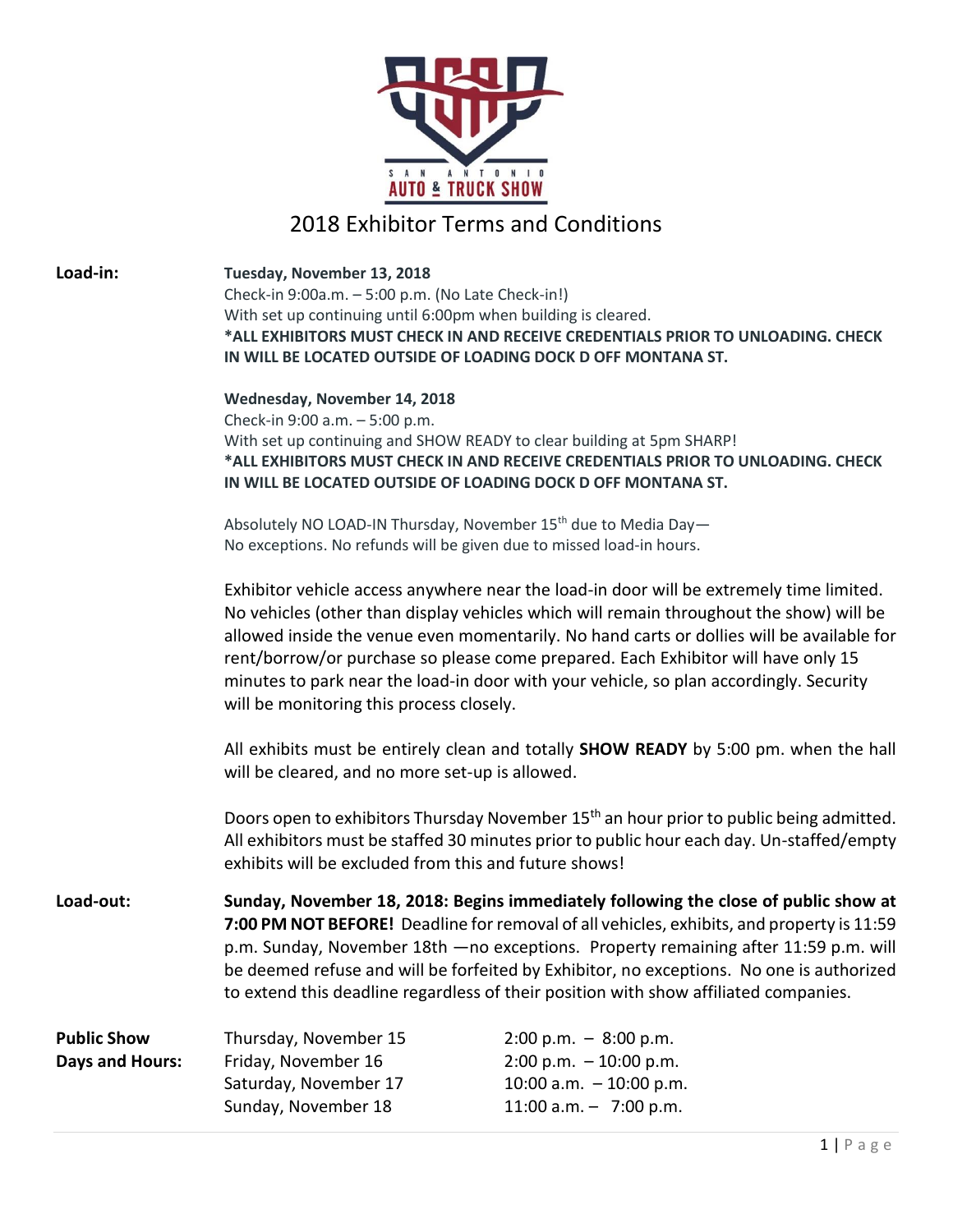| Location:                                          | Henry B. Gonzalez Convention Center<br>900 East Market St., San Antonio, TX 78205                                                                                   |
|----------------------------------------------------|---------------------------------------------------------------------------------------------------------------------------------------------------------------------|
| <b>Included Services:</b>                          | Carpet, Pipe and drape as needed and with show approval                                                                                                             |
| <b>Show Credentials:</b>                           | To receive credentials on show days, (Thursday-Sunday) exhibit staff must check in at the<br>show office at the top of escalators- which is in the main lobby area. |
| <b>Additional Services</b><br><b>For Purchase:</b> | To order electrical and for a list of all services available for purchase, see<br>Exhibitor Kit at www.SAAutoShow.com/Marketplace/ExhibitorKit                      |

# **DEFINITIONS**

San Antonio Automobile Dealers Association, DBA the San Antonio Auto and Truck Show (hereinafter referred to as "Licensor") is the owner and producer of the San Antonio Auto and Truck Show to be held at the Henry B. Gonzalez Convention Center (hereinafter referred to as "Venue") on the dates and times listed above (hereinafter referred to as "Show"). Exhibitor desires to use a portion of the exhibit halls at Show (hereinafter referred to as "Exhibit Space") to exhibit its products/services/vehicles (hereinafter referred to as "Products and Services"). The 2018 Exhibitor Agreement and these Exhibitor Terms and Conditions are (hereinafter referred to as the "Exhibitor Agreement") and constitute the Exhibitor Agreement between Licensor and Exhibitor. Therefore, in consideration of the terms, conditions and covenants set forth herein, the parties agree to the terms and conditions listed below. This Agreement may be executed simultaneously in one or more counterparts each of which shall be deemed an original but all of which together shall constitute one and the same instrument. This Agreement shall be binding upon and shall inure to the benefit of the parties to it and their respective heirs, legal representatives, successors and permitted assigns.

# **1. AGREEMENT**.

- **A. SAN ANTONIO AUTO AND TRUCK SHOW PRODUCTION AND MANAGEMENT**: Licensor owns and produces Show to promote the interests of its members by showcasing to the general public the latest model vehicles of the franchises represented as well as automotive aftermarket products and services and other products and services it deems of interest to attendees. Licensor reserves the right to employ broad discretion in the production and management of Show, respecting the agreements set forth herein and the Exhibitor Terms and Conditions hereto attached. Licensor hereby offers Exhibitor the opportunity to participate in Show subject to the following terms and conditions outlined herein.
	- i. Location, Dates and Times. Load-in, load-out, and public hours as listed above.
	- ii. Exhibit Space. Exhibit Space allocated for Show is hereby offered to Exhibitor with size and accompanying fees as specified in the Exhibitor Agreement. Licensor, in its sole discretion, will configure the area purchased by Exhibitor ("Exhibit Space") to best serve the overall purposes of Show. Licensor reserves the right to rearrange exhibitors or adjust the floor plan to accommodate the best interest of Show. Changes may occur at any time to accommodate show needs.
	- iii. Agreement Terms and Conditions. Licensor's Exhibitor Agreement and Exhibitor Terms and Conditions are hereto included. These Exhibitor Terms and Conditions, are incorporated herein by reference, as if fully set forth herein in their entirety, and are expressly made a part of Exhibitor Agreement.
- **B. EXHIBITOR'S COMMITMENT:** Exhibitor hereby shall promptly submit the following to Licensor: Exhibitor Agreement (fully completed and signed), payment of all amounts due LICENSOR for Show as set forth on in Exhibitor Agreement, Certificate of Insurance in compliance with paragraph 6(B) below, and if required by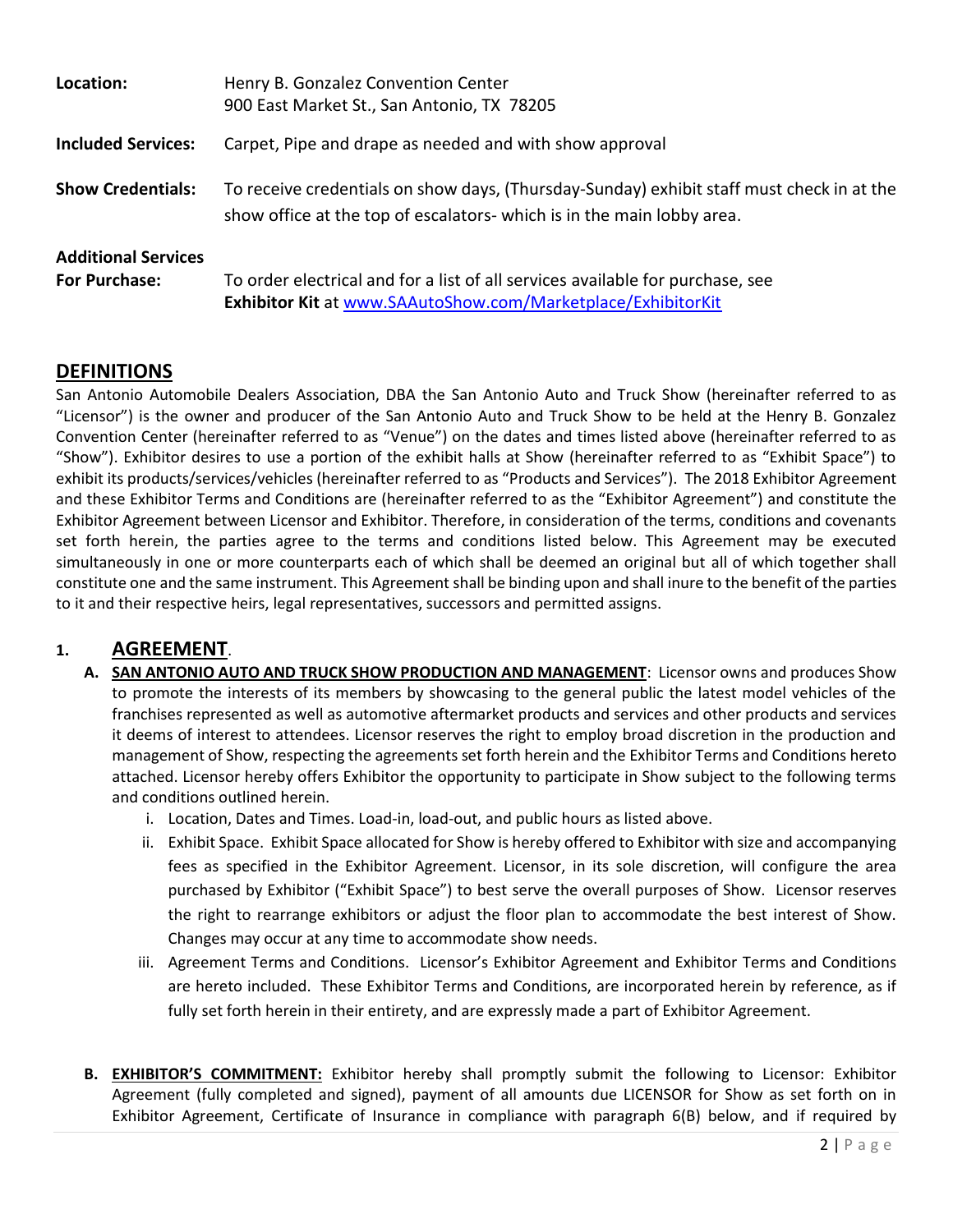paragraph 5(C) below a Sales Tax Permit. All paperwork and payment delineated above shall be submitted to Licensor no later than 30 (thirty) days prior to Show. Exhibitor will not be allowed to be placed onto the floor plan or to load into Show until all documents above are submitted and approved and balance is paid in full to Licensor. Following the first hour of the first day of Show, Exhibitor agrees Exhibitor shall make no request for refund to any institution or organization by any means. Exhibitor notification of intent to request refund or charge back of full or any portion of payment to Licensor, whether through a credit card, banking institution, or by any other means, shall result in immediate dismissal from Show with no refund of any kind.

- **C. Default:** Exhibitor's failure to timely remit the payment or obtain the corresponding Certificates of Insurance will subject the Exhibitor Agreement to cancellation and forfeiture of all funds tendered and shall not release Exhibitor of its financial responsibility under Exhibitor Agreement.
- **2. GOVERNING LAW.** Any and all matters in dispute between the parties of Exhibitor Agreement, whether arising from or relating to Exhibitor Agreement itself, or arising from alleged extra-contractual facts prior to, during, or subsequent to the execution of Exhibitor Agreement, including, without limitation, fraud, misrepresentation, negligence or any other alleged tort or violation of Exhibitor Agreement, shall be governed by, construed, and enforced in accordance with the laws of the State of Texas, regardless of the legal theory upon which such matter is asserted. Exhibitor Agreement is entered into within the city of San Antonio, in the County of Bexar, and in the state of Texas and is enforceable as to all matters within those jurisdictions.
- **3. ENTIRE AGREEMENT; SEVERABILITY.** Exhibitor Agreement, and any and all addendums and exhibits, including these Exhibitor Terms and Conditions, and amendments thereof, constitute the entire agreement of the parties, and supersedes all previous understandings, prior courses of dealing and agreements between the parties, whether oral or written. The parties acknowledge and represent, by their execution hereof, that they have not relied on any representation, assertion, guarantee, warranty, collateral contract or other assurance, except those set forth in this Exhibitor Agreement, made by or on behalf of any other party or any other person or entity whatsoever, prior to the execution of Exhibitor Agreement. If any term of Exhibitor Agreement is held by a court of competent jurisdiction to be invalid or unenforceable, then Exhibitor Agreement, including all of the remaining terms will remain in full force and effect as if such invalid or unenforceable term had never been included.
- **4. CONDUCT OF THE SHOW.** Exhibitor shall show only Products and Services which it sells in its' normal course of business unless prior special arrangement is made in writing with Licensor. Exhibitor shall show all Products and Services described in Exhibitor Agreement and if Exhibitor fails to do so, Licensor may allocate Exhibitor's Exhibit Space to another exhibitor. Only company products/services sold/exhibited as listed by Exhibitor on Exhibitor Agreement and approved by Licensor are allowed to be displayed and/or sold at Show. Comparisons of products or services that identify, in any way and by any means, a specific company other than Exhibitor are prohibited. Distribution or display of materials showing product or services, written materials or other content from a company other than Exhibitor is also prohibited.
	- **A. EXHIBIT PERSONNEL:** At all times during Show hours, Exhibitor shall, at its sole expense, provide personnel to supervise the Exhibit Space.
		- i. Exhibits MUST be staffed and ready 30 minutes prior to Show's opening each day and must remain occupied until the close of the Show each day and until Venue is fully cleared of attendees by security.
		- ii. All persons representing Exhibitors must be properly and professionally attired at all times. Departures from professional attire must be approved in writing by LICENSOR prior to Show.
		- iii. Food and drink other than water may not be consumed or visible in Exhibit Space.
		- iv. Consumption of alcoholic beverages by Exhibitor or Exhibitor's representatives or personnel during show hours on show property and smoking or the use of smoking alternatives such as chewing tobacco or electronic cigarettes are prohibited by Exhibitors, Exhibitor representatives, or within Exhibitor Space.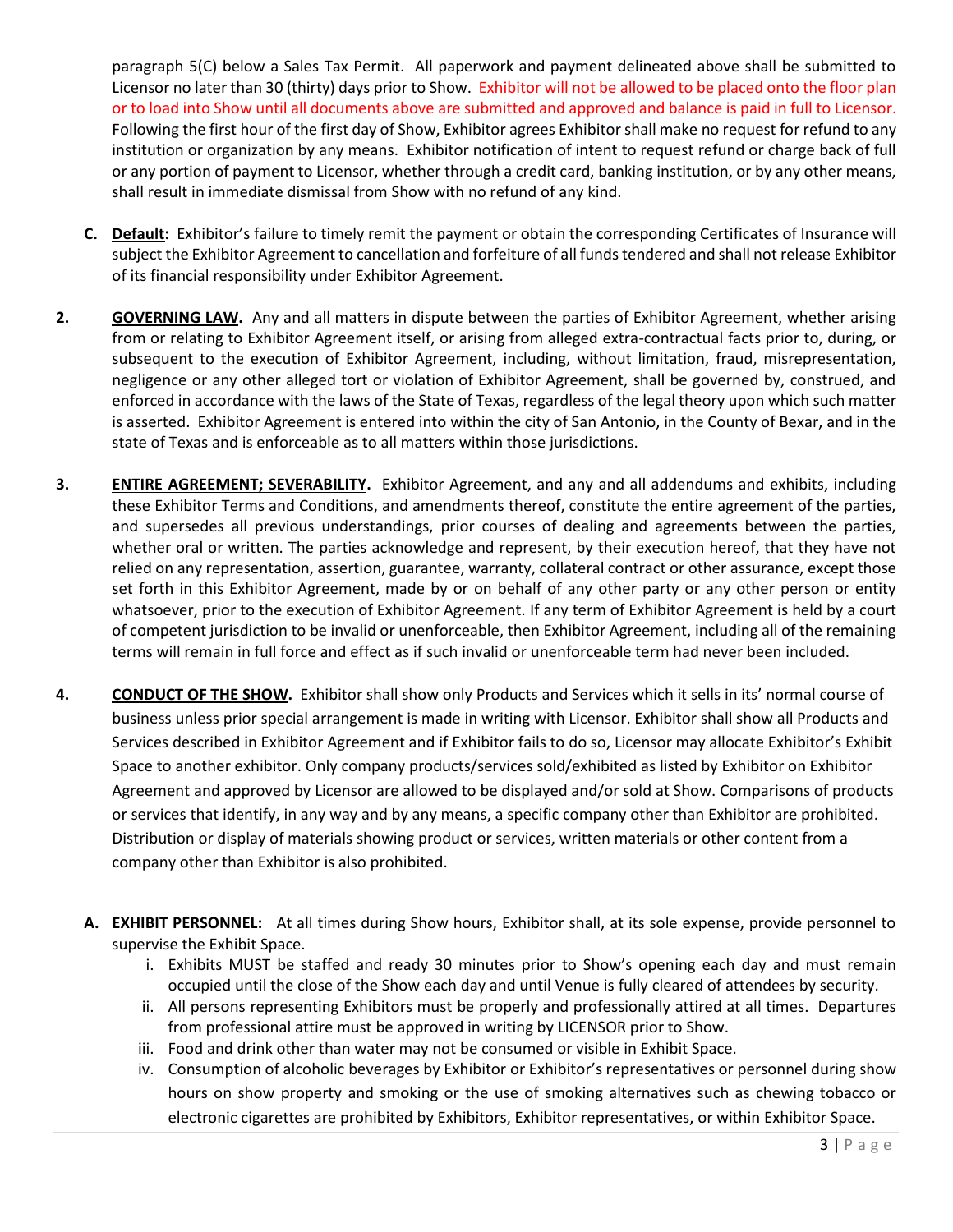- v. LICENSOR maintains broad discretion to enforce these provisions. Show management may ask persons in violation of these provisions to leave Show and will notify Exhibitor of such actions.
- vi. No person under the age of 18 years old shall be permitted inside Venue during load-in, load-out, or during any hours outside public show hours as listed above.
- vii. All accidents, incidents, and injuries involving or occurring in Exhibitor's Exhibit Space, or as it relates to any person inside the Exhibitor's Exhibit Space or adjacent aisles must be reported as soon as possible to Licensor in show office,

#### **B. EXHIBIT SPACE**:

- i. If Exhibitor has checked-in and dropped off exhibit materials and/or display components but has not begun to build and/or set up their exhibit by two hours prior to the end of load-in, Licensor and/or Licensor's representative shall erect the exhibit and Exhibitor will be billed for and agrees to pay for all charges incurred. Neither Licensor nor Licensor's representative shall be liable for damages that may occur during this installation and/or set up. All charges incurred by Exhibitor due to late check-in/set-up must be paid in full prior to participation in Show.
- ii. Exhibitors shall maintain Exhibit Space in neat, clean, and safe condition at all times. Exhibitor shall, at its sole expense, restore the Exhibit Space and shall leave it in its same condition as it was before the Show.
- iii. Exhibitors shall not post, nail or otherwise attach any item to columns, walls, floors or furniture in Venue without prior written approval of Licensor and Venue.
- iv. Columns or poles located within Exhibit Space, are the responsibility of Exhibitor. Columns may be covered or decorated, provided prior written approval is obtained and the work conforms to Venue and fire marshal/fire department policies. Columns containing firefighting apparatus may not be covered and must remain fully accessible at all times. Displays, vehicles, and signs may not be placed in such a way as to obstruct firefighting apparatus.
- v. Exhibitors shall be liable for any and all damages to Venue, any property other than Exhibitor's own property, and/or to another exhibitor's or another company's space or property.
- vi. Any space not claimed at the check-in table and occupied by Exhibitor before 12:30p.m. on the last day of load-in, may be resold or reassigned by Licensor, without obligation on the part of Licensor for any refund to the Exhibitor whatsoever.

#### **C. DISPLAYS AND EXHIBITS**:

- i. All displays and exhibits shall reflect a high standard of quality.
- ii. Exhibitor may not offer, sell, advertise, or display knock-off or counterfeit products. Licensor reserves the right to prohibit any exhibitor from participating in Show if said Exhibitor offers, sells, advertises, or displays counterfeit or knock-off products or any product Licensor deems to be illegally or deceptively marketed. Licensor reserves the right to immediately confiscate any property it deems to be counterfeit or knock-off items and reject Exhibitor from Show without any refund whatsoever.
- iii. All exhibits, exhibit staff/personnel must be contained within Exhibit Space and may not extend beyond such space, nor infringe upon the space of another exhibitor nor block aisles so as to, in any way, impede public use of the aisles INCLUDING stopping people in the aisle. Neither Exhibitor nor Exhibitor's representatives may leave Exhibit Space in order to engage attendees in any way but rather may only engage attendees within his own Exhibit Space. Also, neither Exhibitor nor Exhibitor's representatives may engage an attendee who is within another exhibitor's space or in any way interrupt or otherwise distract an attendee while they are in another exhibitor's space. Doing so may result in immediate involuntary withdrawal from the Show without refund.
- iv. Exhibitor shall not impede the flow of attendees by the use of barricades or ropes. Entire Exhibit Space may be roped off only with prior written approval of Licensor. The costs of barricades rests solely with Exhibitor.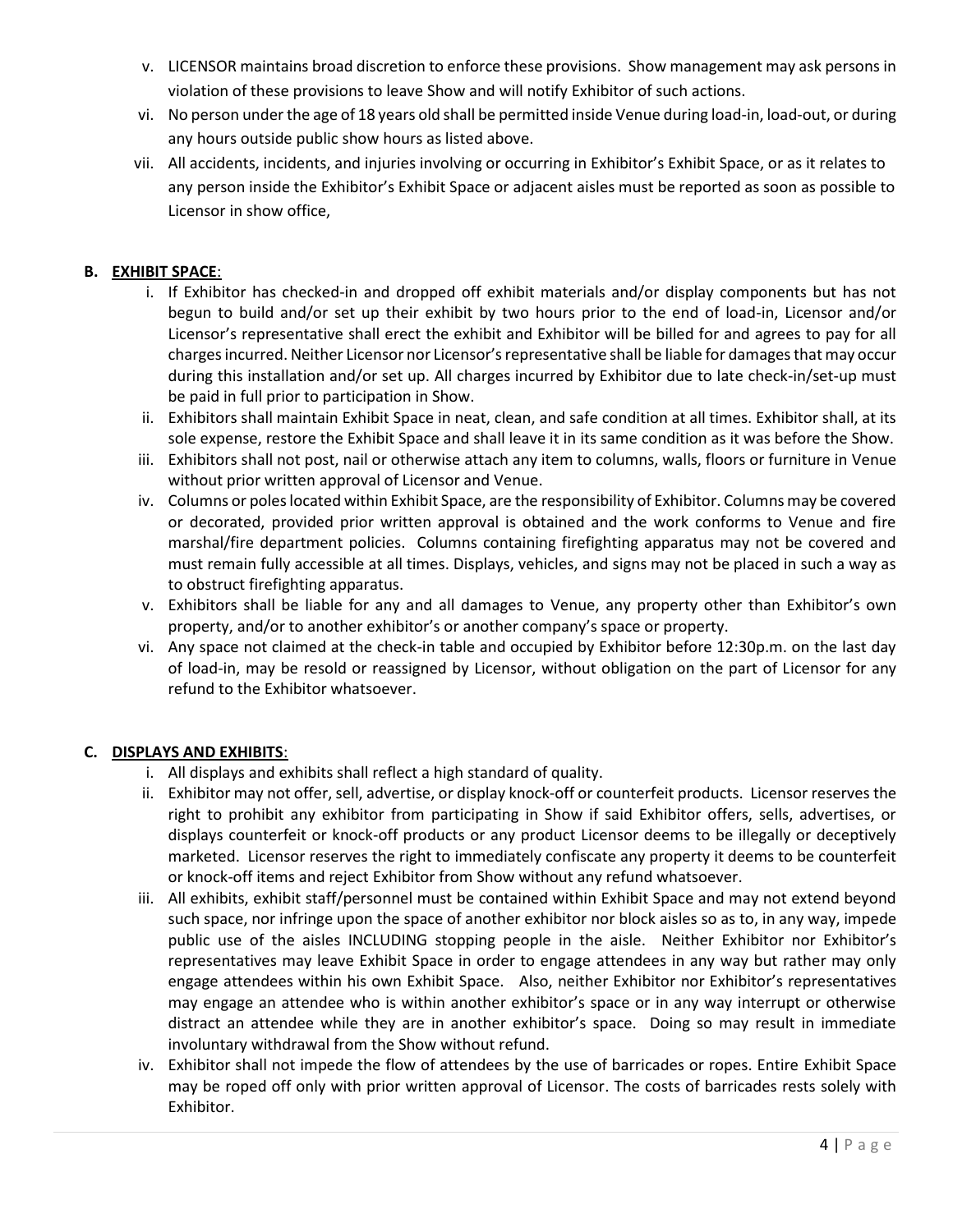- v. Any and all special promotional extensions or media conversion, including those involving projected images and/or speakers and sound presentations, must be approved in writing by Licensor prior to Show. Licensor and/or Licensor's representatives, reserve the right to regulate and restrict exhibits to a reasonable noise level.
- **D. APPROVAL OF SUBSTITUTE FLOOR COVERINGS:** No floor coverings may be sealed to the floor in such a manner as to damage or deface the floor or be so installed as to be a hazard to public safety or as to endanger the public. Each Exhibitor is responsible for the final condition of the floor in its Exhibit Space. Exhibitor supplied floor coverings may be used only with the prior written approval of Licensor.
- **E. MOVING MECHANISMS/LUBRICATION SYSTEMS/LIGHTING:** No Exhibitor may show any mechanism in operation if it is noisy or objectionable to Licensor. All moving mechanisms must be adequately protected by the Exhibitor to prevent injury to any person. Lubrication systems and parts must be drained or treated so that lubrication will not drip onto the floor or otherwise damage the building or carpet. Use of strobe or blinking lights is strictly forbidden.

#### **F. HEIGHT AND ARRANGEMENTS OF EXHIBITS:**

- i. The maximum height of non-OEM (non-automotive manufacturers) exhibits is 8 feet for exhibit spaces less than 400 square feet and 18 feet for those exhibit spaces 400 square feet and greater. All exhibits must be capable of standing by themselves. Supporting wires from the ceiling are not permitted.
- ii. Identification signs and display properties must be placed at least 3 feet from neighboring exhibits and at least 18 inches from any aisle. Licensor may require additional clearances for any display property that Licensor believes to be an excessive obstruction. It is the responsibility of each Exhibitor to obtain approval from Licensor for any deviation or interpretation of these rules prior to installation.
- **G. PERFORMANCE OF MUSIC PROTECTED BY COPYRIGHT OR LICENSING AGREEMENTS:** Exhibitor will not produce, perform, or broadcast any music protected by copyright or license agreements without obtaining rights from music licensing organizations. Exhibitor agrees to indemnify Licensor, The Sponsor Bureau and all contracted companies for all expenses, including without limitation, penalties, fines, judgments or awards and attorney fees incurred by Licensor, The Sponsor Bureau, and all contracted companies as well as Show, Venue or any other business associated with Show as a result of Exhibitor breach of this provision.
- **H. FAMILY FRIENDLY CONTENT WITH REGARD TO DISPLAYS, AND DISPLAY ITEMS AND MUSIC:** Licensor reserves the right to exclude or require removal of, or to physically remove, Exhibitor or portion thereof which at its discretion Show Management or Licensor's representative deems is not suitable for Show, including without limitation, persons, things, conduct, printed matter, souvenirs, catalogs and all things which Licensor or Licensor's representatives determine may adversely affect the character or reputation of Show and Exhibitor waives any claims against Licensor therefore. Additionally, Exhibitor may not offer games of chance or gambling of any kind which require a monetary exchange between Exhibitor and others. Games of chance for entertainment purposes in which prizes are won, but in which no monetary exchange takes place, are permitted.

### **I. EXCLUSIVE PROVIDERS**:

- i. Exhibitors must honor Show exclusive provider contracts. Exclusive providers are identified at [www.SAAutoShow.com/Marketplace/ExhibitorKit](http://www.saautoshow.com/Marketplace/ExhibitorKit) -- Audio/visual, electrical, plants/floral, security, and telephone/internet services are available at this site under Contractor List. Order forms and payments for these additional services are to be sent directly to the provider.
- ii. EXHIBITOR APPOINTED CONTRACTOR (EAC) APPROVAL: An EAC is any contractor not listed in the Exhibitor's Kit as an official Show designated contractor. An EAC may be used, provided Licensor gives written authorization of the following prior to thirty (30) days in advance of first day of load-in of Show: 1) Notification of Exhibitor's intent to use the EAC; 2) Proof of the EAC's insurance coverage outlined in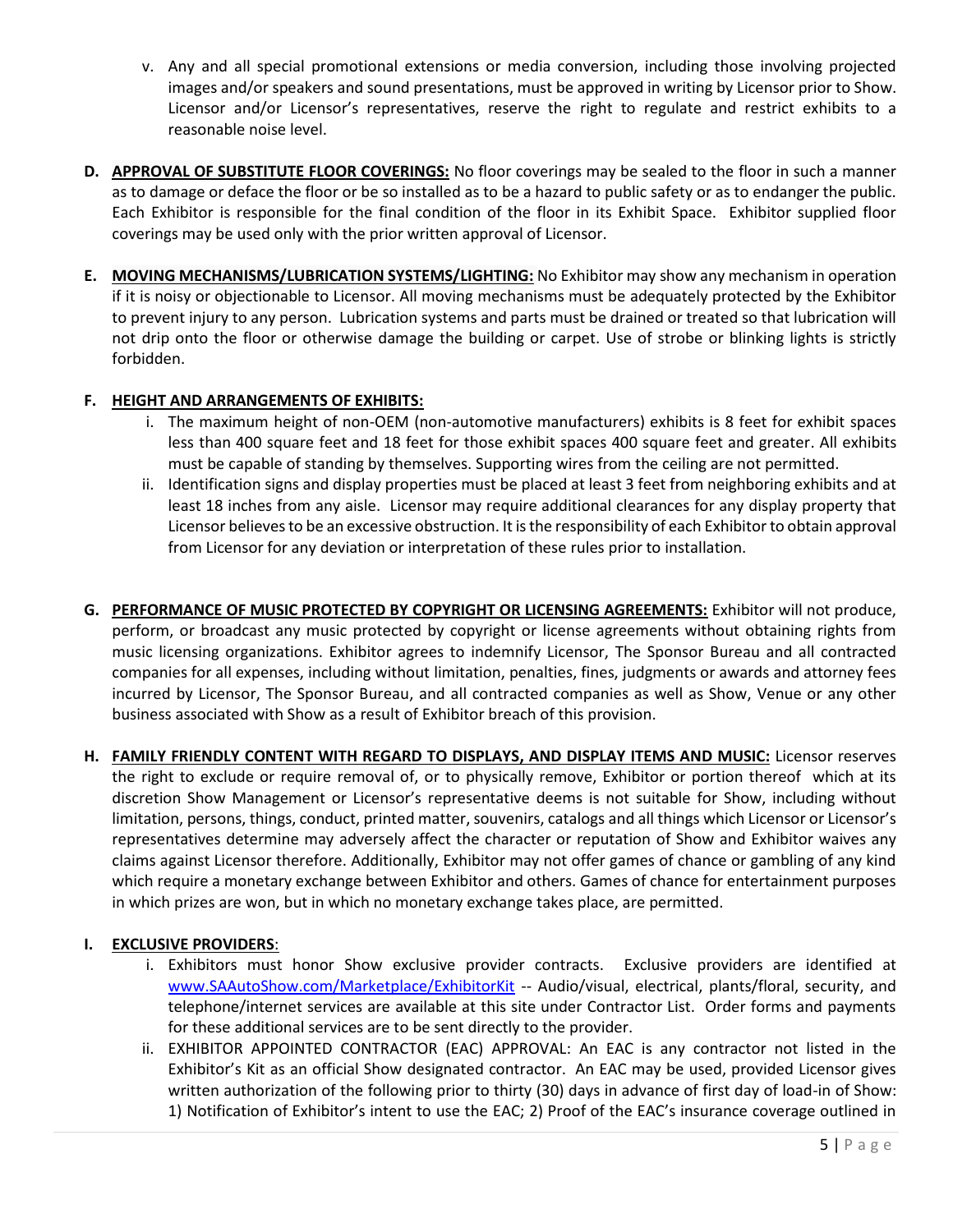section 17 Insurance. Exhibitor using the services of an EAC is responsible for ensuring that the EAC conforms to the rules and regulations included in the Exhibitor's Kit and Rules and Regulations as outlined in this Agreement.

**J. FOOD AND BEVERAGE:** Venue has an exclusive concessionaire with license to sell and handle food and beverage at Venue. Exhibitors are not allowed to sell or offer complimentary food or beverage items to attendees unless pre-approved in writing by Licensor and approved by Venue. Drinking fountains and water coolers, other than those permanently installed in the Venue, are not permitted.

### **K. SECURITY**:

- i. Licensor assumes no responsibility for loss or damage to displays, vehicles or property. Licensor may provide guards for general security of Show. Should Exhibitor have a security concern, the Exhibitor may order security personnel to patrol their area, either during Show hours or on a 24-hour basis. Any/all security personnel must be ordered from Licensor's designated security company at Exhibitor's sole expense.
- ii. Licensor and Licensor's representatives are not responsible for Exhibitor's property throughout all days and times of load-in and load-out. Licensor strongly recommends Exhibitor provide Exhibitor representatives to monitor property throughout load-in and load-out. Licensor, Licensor's representatives, and Licensor's contracted companies assume no responsibility for property left unattended. Exhibitor or Exhibitor's representative should remain with any property to be shipped until secured and accepted by freight carrier.
- **L. ADVERTISING:** Any and all advertising by Exhibitors in connection with their participation in Show must be true and correct in all respects. Exhibitors shall make no deceptive or misleading claims or representations. Exhibitors must have prior written approval from Licensor for the use of the official Show logo.
- **M. SIGNS:** All Signs and banners which Exhibitor desires to suspend in Venue must be provided by Exhibitor at Exhibitor's sole expense and approved in writing by Licensor before the Show. For the safety of the general public, Exhibitor must utilize Show exclusive providers to hang any signs or banners to be suspended in venue and cost to hang signs and banners will be at the sole expense of the Exhibitor.

### **N. VEHICLE PRESENTATIONS AND MOVE-OUT:**

- i. Vehicles must be displayed in the same manner during the entire public run of Show. Vehicles must be brought in and placed into permanent display location within Exhibit Space only during Load-in Hours listed above and may not be covered-up from public view except with written approval of Licensor or Licensor's representative. Until the Show is officially closed and all attendees have left Venue, Exhibitors shall not remove from Venue any part of their Exhibit and/or display, including, but not limited to, vehicles.
- ii. At least one ignition key for each display vehicle MUST be submitted to Licensor as soon as car is in place within the Exhibit Space. Keys will be returned at the beginning of load-out. No engine shall be started and no vehicle shall be moved between placement in Exhibit Space and the commencement of load-out.
- iii. While vehicles may not be sold at Event, all vehicles which are for sale following Event, must have price lists that show the manufacturer's suggested list price of the vehicle, including any optional equipment contained on the vehicle so displayed. This price information may either be the "Monroney" sticker or one of the exhibitor's own design, but must contain the same information as the "Monroney" sticker and must be neatly printed and displayed in a professional manner. No handwritten stickers shall be allowed. Vehicles which are not for sale but are only displayed to demonstrate Products and Services, are not required to have a sticker.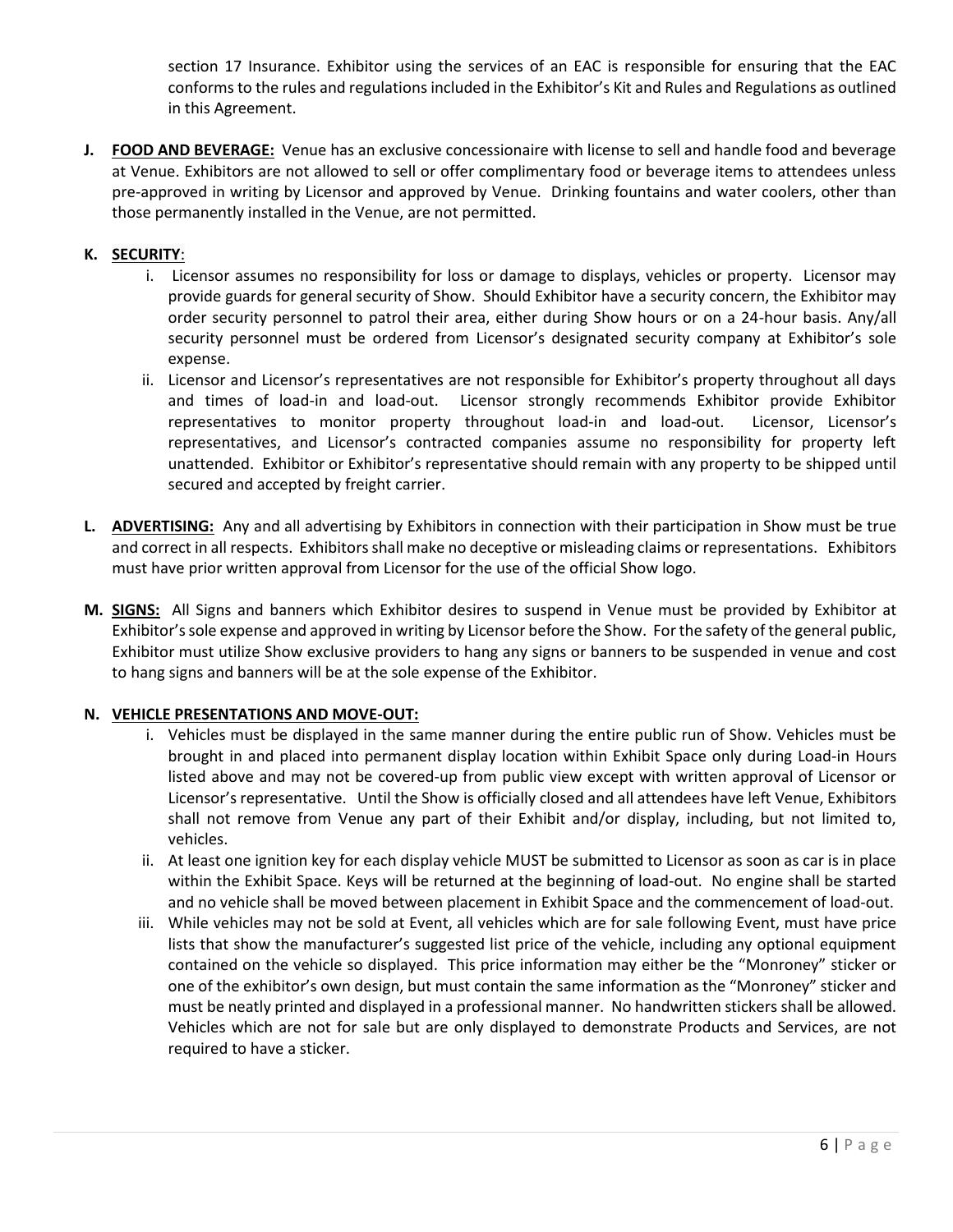# **5. LAWS AND ORDINANCES.**

**A. GENERAL COMPLIANCE:** Each Exhibitor is responsible to understand and comply with all applicable local, state, and federal laws and ordinances governing its participation in Show. All installation, equipment, and material used in connection with Exhibit shall comply with all applicable requirements of local, state, and federal laws, rules, and regulations.

#### **B. FIRE REGULATIONS: Exhibitor agrees to follow all fire regulations as mandated by Fire Marshal**

- i. All display materials must be flame retardant.
- ii. All electrical must be handled by exclusive provider. No exceptions. Electrical signs and equipment must be wired to meet specifications of local Fire Underwriters Inspections Bureau and IEEE.
- iii. All vehicles shall be inspected and approved by fire inspector prior to entering Venue. Vehicles must have less than ¼ (ONE QUARTER) tank of gas. Upon approval for entry into Venue, ALL gas caps must be locked or taped to prevent opening. Once vehicles are in place, all batteries must be disconnected and leads taped. Inverters are allowed provided they meet approval of exclusive electrical contractor. See note regarding vehicle keys in Section 4(M) above.
- **C. SALES TAX**: If Exhibitor will be performing monetary transactions during Show, including but not limited to cash, check, debit card, credit card, PayPal, or any other exchange of funds for products or services, EXHIBITOR shall possess a current and valid sales tax permit number prior to the start of Show and provide LICENSOR with a copy of such permit. The sales tax rate is subject to change and it is the sole responsibility of EXHIBITOR to be aware of and comply with the State Comptroller's Office (1-800-252-5555 or [www.cpa.state.tx.us/taxinfo/sales\)](http://www.cpa.state.tx.us/taxinfo/sales). Exhibitor is solely responsible for collecting and remitting all sales tax due to all taxing authorities.
- **D. HELIUM:** Helium is prohibited in Venue. Air-filled inflatables are permitted.
- **E. DISTRIBUTION OF DECALS/STICKERS:** Decals and/or stickers may not be offered to attendees free of charge. Exhibitor may sell or include them with purchase of another item. Exhibitor is responsible for cost of removal of stickers or decals and damages, if any, and determined by Show or Venue to have been distributed by Exhibitor.

### **6. INDEMNIFICATION AND INSURANCE.**

- **A. INDEMNIFICATION: Exhibitor shall indemnify, defend, protect and hold harmless LICENSOR, its members, officers, representative, employees, Show and its official sponsors and co-sponsors and The Sponsor Bureau, its members, officers, representative, employees, and its official sponsors and co-sponsors from and against any and all claims, demands and liabilities for injuries to and/or deaths of persons arising directly or indirectly from Exhibitor's activities, exhibits or the use of Venue, by or on behalf of Exhibitor, its principals, constituents, suppliers, contractors, subcontractors, manufacturers and/or employees. This indemnification provision shall survive all other obligations and termination of the Exhibitor Agreement and these Exhibitor Terms and Conditions.**
- **B. INSURANCE:** Exhibitor must provide to Licensor an original certificate of liability insurance (COI) with limits not less than \$1,000,000 (one million dollars) on a per occurrence basis with an aggregate of \$2,000,000 (two million dollars) of bodily injury, death and property damage naming the San Antonio Automobile Dealers Association and The San Antonio Auto and Truck Show, and The Sponsor Bureau as additional insureds. In addition to the above required insurance, each Exhibitor must furnish LICENSOR with a proof/copy of its Workers Compensation insurance with statutory limits of \$500,000/\$500,000/\$500,000 covering all employees, contracted companies, sub-contracted companies, contracted labor, in addition to any other person or company connected with the Exhibit Space. This documentation must be received at the LICENSOR office, 16030 Via Shavano, San Antonio, Texas 78249. If the proper documents are not received 14 days in advance of Show, LICENSOR may terminate the Exhibitor Agreement without refund. Neither LICENSOR its members, nor the representatives and employees